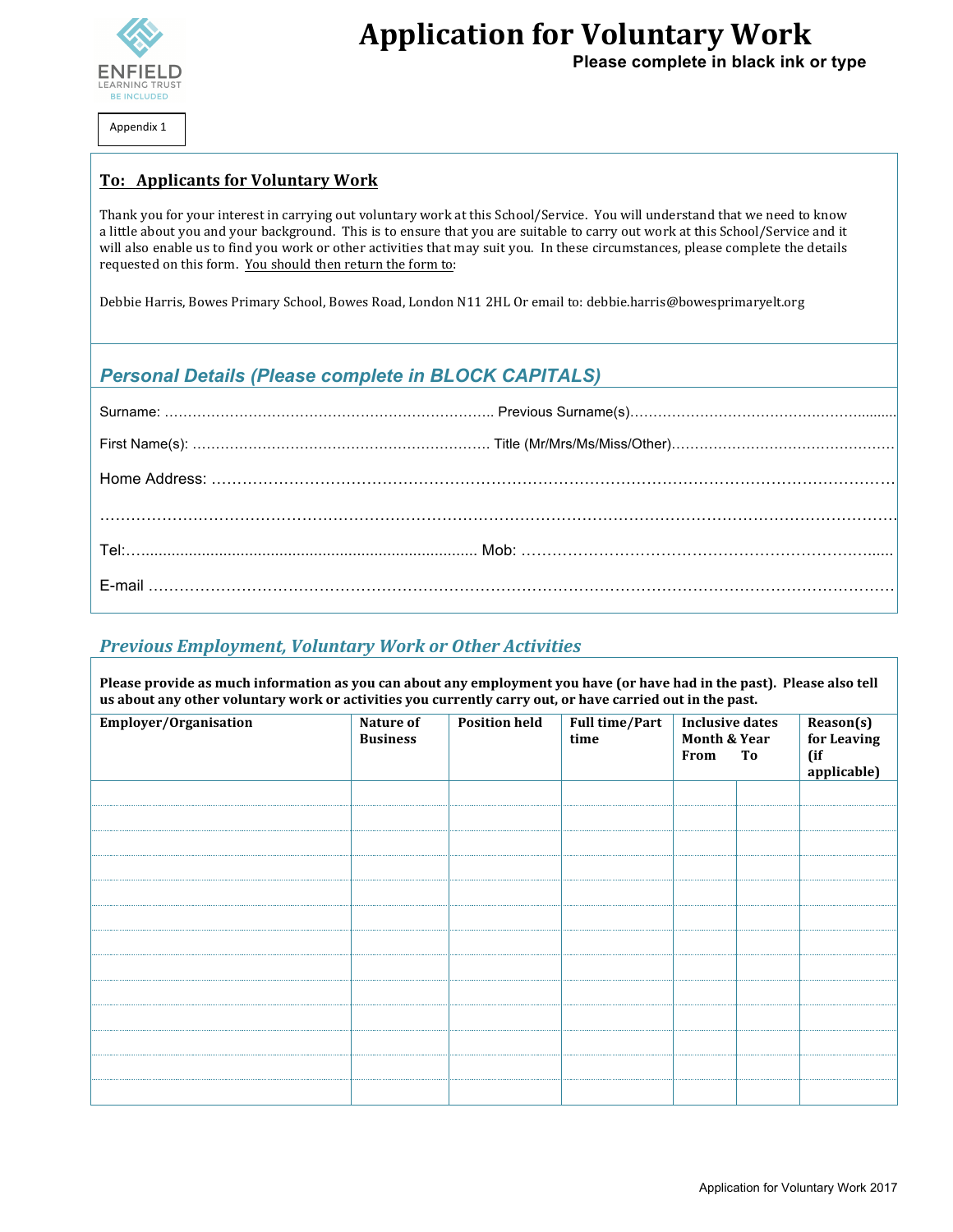## *General Information*

Please state the **type of voluntary work** you wish to undertake at this School/Service:

Please state the **reason(s)** you wish to undertake voluntary work at this School/Service:

Please state **why you believe you are suitable to undertake voluntary work** at this School/Service:

#### *Referees*

Please supply the names and addresses of two referees, who know you well, and can comment on your suitability to undertake voluntary work, e.g. current or previous employer, Headteacher, previous volunteering project etc. If your employer, or the organisation with which you have undertaken work, is/was a school, the referee provided must be the Head teacher. Please note that references cannot be accepted from a relative or someone who knows you just as a friend.

| Name:    | Name:    |
|----------|----------|
| Address: | Address: |
|          |          |
| Tel:     | Tel:     |
| E-mail:  | E-mail:  |
| Status:  | Status:  |

#### *Declaration*

I confirm that I am not barred, either totally or to a limited extent, from work involving regular contact with children, young **persons** or other vulnerable people nor subject to any prohibition, sanctions, conditions or restrictions imposed by the Secretary of State or a regulatory body. I understand that failure to disclose any relevant information, or the provision of false information, could result in the withdrawal of any offer of voluntary work. I hereby declare that the information given on this form is complete and accurate.

*Signature …………………………………………………………………………. Date ……………………………………………………….....*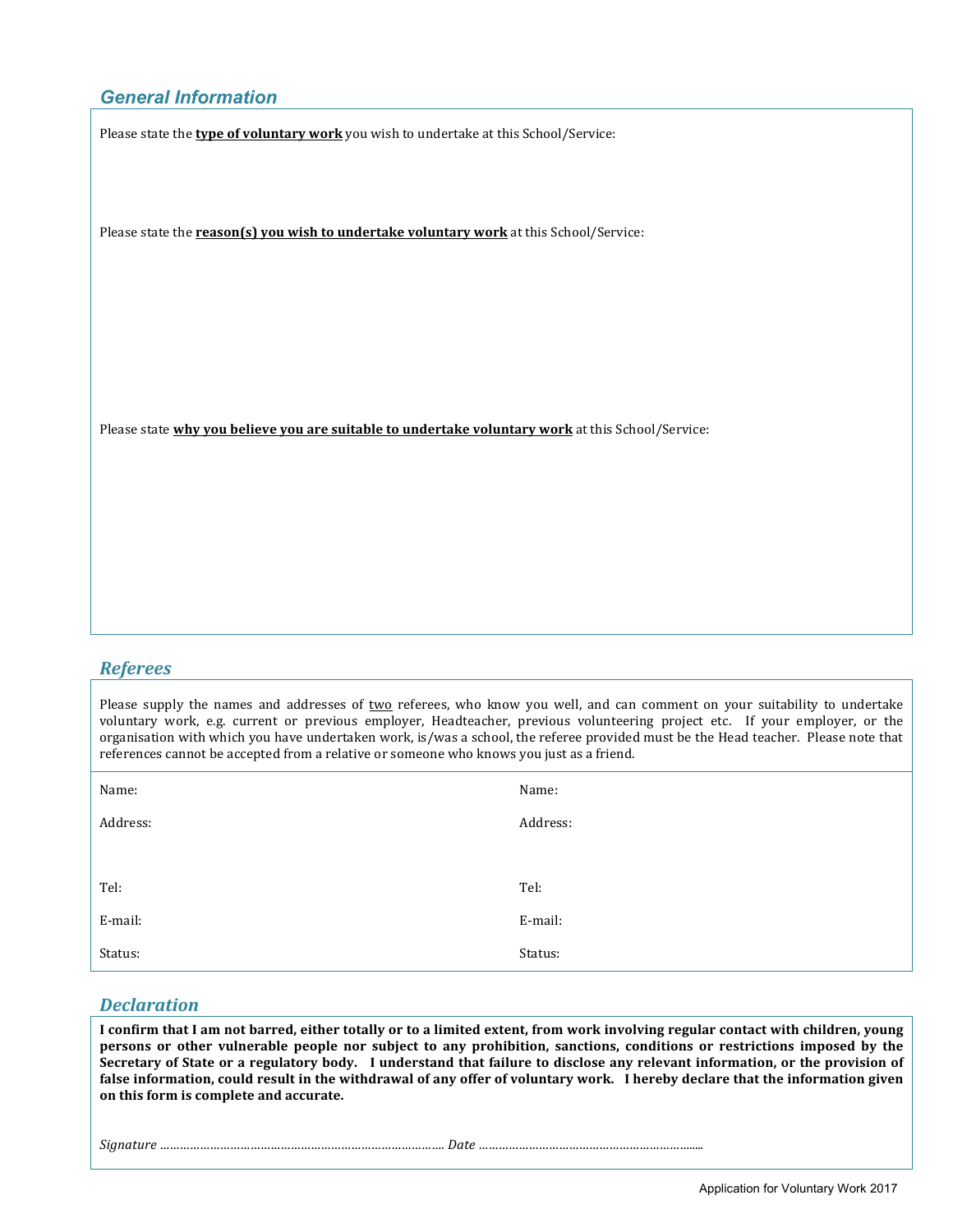## **LONDON BOROUGH OF ENFIELD**

# **DECLARATION OF UNSPENT AND RELEVANT SPENT CRIMINAL OFFENCES**

#### **BEFORE COMPLETING THIS FORM PLEASE READ THE FOLLOWING NOTES CAREFULLY**.

It is the policy of this Council and the School to require successful applicants for certain posts to disclose certain information on previous criminal records they may hold. This does not mean that possession of a criminal record will automatically prevent you from working for the Council or the School, rather, as part of the recruitment process such information will only be considered in the light of its relevance to the post for which you are applying. In many cases, a particular conviction will be of no relevance and so can be discounted for the purposes of your application. In assessing your suitability for a post, the Council and the School comply with the Code of Practice recommended by the Disclosure and Barring Service.

Because of the nature of the work for which you are applying, this post is exempt from the provisions of Section 4 (2) of the Rehabilitation of Offenders Act 1974 by virtue of the Rehabilitation of Offenders Act 1974 (Exceptions) Order 1975. Therefore you must give details on this form of relevant convictions, cautions, reprimands and warnings that you have and any court cases that you have pending.

The Council, or School, will use information provided by the Disclosure and Barring Service when assessing your suitability for such jobs. In the event of employment, any failure to disclose such convictions could result in dismissal or disciplinary action by the Council or the School. Any information you give us about convictions will be kept confidential and will only be considered in relation to the job for which you are applying.

## **DECLARATION OF CRIMINAL OFFENCES**

Using the guidelines below please list **all your unspent, and relevant spent, convictions, cautions, reprimands and final warnings,** including any convictions in a Court of Law outside Great Britain. Do not forget to include any pending convictions and indicate that they are pending.

You must provide details of the following:

**Cautions** relating to an offence from a list (see below) agreed by Parliament

**Cautions** given less than 6 years ago (where you were over 18 years old at the time of the caution)

**Cautions** given less than 2 years ago (where you were under 18 years old at the time of the caution)

**Convictions** relating to an offence from a prescribed list (see below)

**Convictions** that resulted in a custodial sentence (regardless of whether served)

**Convictions** given less than 11 years ago (where you were over 18 years old at the time of the conviction)

**Convictions** given less than 5.5 years ago (where you were under 18 years old at the time of the conviction)